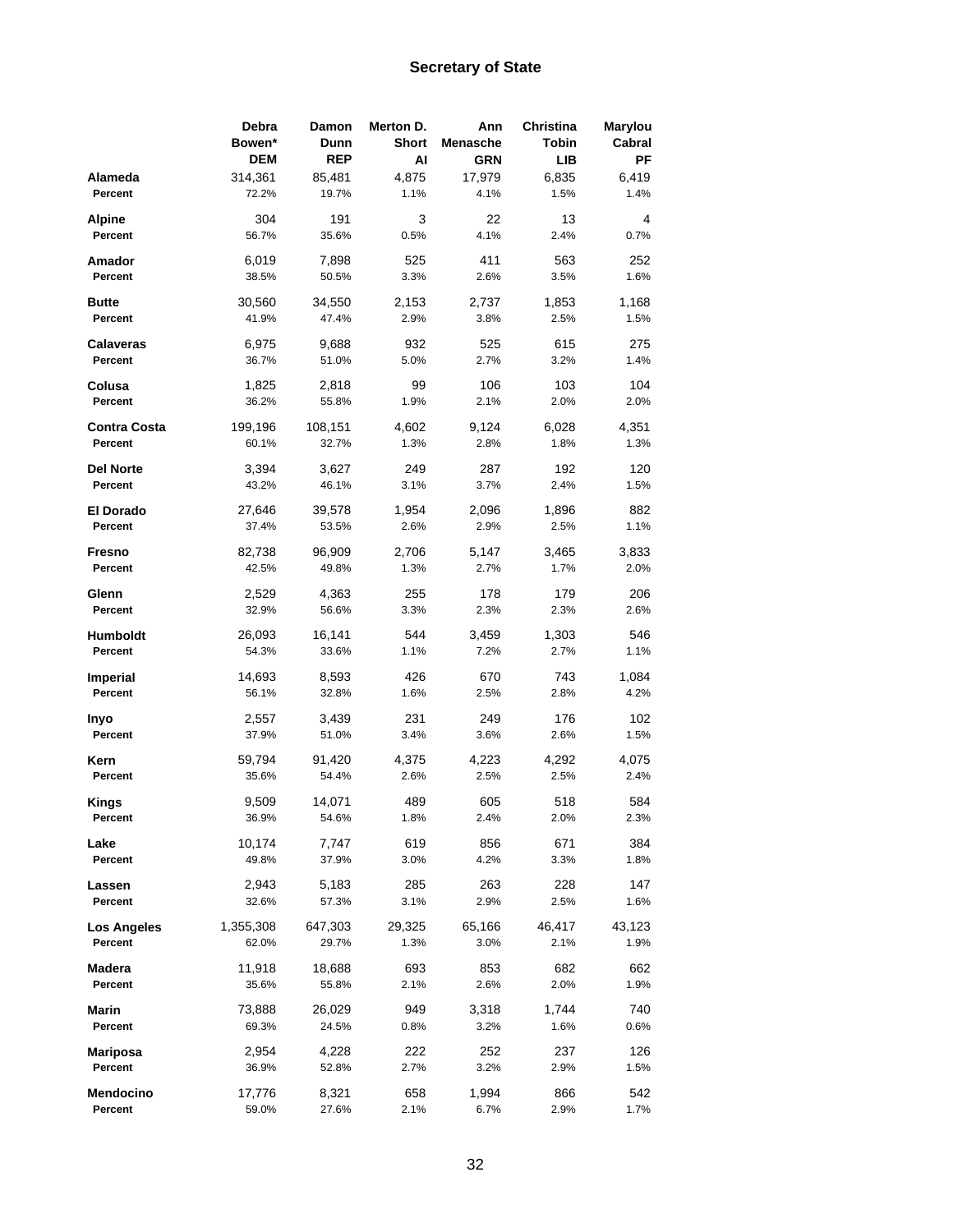|                  | Debra<br>Bowen*<br><b>DEM</b> | Damon<br>Dunn<br><b>REP</b> | Merton D.<br><b>Short</b><br>Al | Ann<br>Menasche<br>GRN | Christina<br>Tobin<br>LIB. | Marylou<br>Cabral<br>РF |
|------------------|-------------------------------|-----------------------------|---------------------------------|------------------------|----------------------------|-------------------------|
| Merced           | 20,576                        | 21,294                      | 945                             | 1,306                  | 854                        | 1,285                   |
| Percent          | 44.5%                         | 46.1%                       | 2.0%                            | 2.9%                   | 1.8%                       | 2.7%                    |
| Modoc            | 1,006                         | 2,289                       | 129                             | 96                     | 106                        | 53                      |
| Percent          | 27.4%                         | 62.3%                       | 3.5%                            | 2.6%                   | 2.8%                       | 1.4%                    |
| Mono             | 1,888                         | 1,923                       | 103                             | 130                    | 113                        | 47                      |
| Percent          | 45.0%                         | 45.8%                       | 2.4%                            | 3.1%                   | 2.6%                       | 1.1%                    |
| <b>Monterey</b>  | 57,738                        | 30,261                      | 1,615                           | 3,114                  | 1,884                      | 1,879                   |
| Percent          | 59.9%                         | 31.4%                       | 1.6%                            | 3.3%                   | 1.9%                       | 1.9%                    |
| Napa             | 25,685                        | 15,501                      | 786                             | 1,350                  | 899                        | 622                     |
| Percent          | 57.3%                         | 34.6%                       | 1.7%                            | 3.1%                   | 2.0%                       | 1.3%                    |
| Nevada           | 19,623                        | 20,316                      | 603                             | 1,660                  | 1,396                      | 378                     |
| Percent          | 44.7%                         | 46.2%                       | 1.3%                            | 3.8%                   | 3.2%                       | 0.8%                    |
| Orange           | 317,466                       | 454,124                     | 13,511                          | 19,685                 | 22,308                     | 13,689                  |
| Percent          | 37.8%                         | 54.1%                       | 1.6%                            | 2.3%                   | 2.6%                       | 1.6%                    |
| Placer           | 52,200                        | 73,366                      | 3,167                           | 3,227                  | 3,209                      | 1,412                   |
| Percent          | 38.3%                         | 53.8%                       | 2.3%                            | 2.3%                   | 2.3%                       | 1.0%                    |
| Plumas           | 3,382                         | 4,808                       | 240                             | 238                    | 193                        | 114                     |
| Percent          | 37.7%                         | 53.6%                       | 2.7%                            | 2.7%                   | 2.1%                       | 1.2%                    |
| <b>Riverside</b> | 200,434                       | 231,529                     | 9,549                           | 10,408                 | 9,911                      | 7,079                   |
| Percent          | 42.8%                         | 49.4%                       | 2.0%                            | 2.2%                   | 2.1%                       | 1.5%                    |
| Sacramento       | 220,299                       | 149,669                     | 7,694                           | 9,890                  | 8,981                      | 5,773                   |
| Percent          | 54.8%                         | 37.3%                       | 1.9%                            | 2.4%                   | 2.2%                       | 1.4%                    |
| San Benito       | 7,804                         | 5,969                       | 366                             | 491                    | 316                        | 507                     |
| Percent          | 50.6%                         | 38.7%                       | 2.3%                            | 3.1%                   | 2.0%                       | 3.3%                    |
| San Bernardino   | 187,247                       | 189,441                     | 10,081                          | 12,198                 | 11,207                     | 10,285                  |
| Percent          | 44.6%                         | 45.1%                       | 2.3%                            | 3.0%                   | 2.6%                       | 2.4%                    |
| San Diego        | 388,856                       | 393,542                     | 16,561                          | 25,277                 | 20,544                     | 12,971                  |
| Percent          | 45.4%                         | 45.9%                       | 1.9%                            | 3.0%                   | 2.3%                       | 1.5%                    |
| San Francisco    | 193,493                       | 35,023                      | 2,427                           | 11,497                 | 5,689                      | 4,551                   |
| Percent          | 76.6%                         | 13.9%                       | 0.9%                            | 4.6%                   | 2.2%                       | 1.8%                    |
| San Joaquin      | 73,580                        | 64,589                      | 3,417                           | 4,499                  | 3,293                      | 3,999                   |
| Percent          | 48.0%                         | 42.2%                       | 2.2%                            | 2.9%                   | 2.1%                       | 2.6%                    |
| San Luis Obispo  | 46,105                        | 45,992                      | 2,058                           | 2,956                  | 2,353                      | 1,123                   |
| Percent          | 45.9%                         | 45.8%                       | 2.0%                            | 2.9%                   | 2.3%                       | 1.1%                    |
| San Mateo        | 137,066                       | 57,182                      | 2,468                           | 5,708                  | 4,523                      | 2,753                   |
| Percent          | 65.4%                         | 27.3%                       | 1.1%                            | 2.8%                   | 2.1%                       | 1.3%                    |
| Santa Barbara    | 61,965                        | 50,993                      | 2,156                           | 4,140                  | 2,750                      | 1,671                   |
| Percent          | 50.2%                         | 41.3%                       | 1.7%                            | 3.3%                   | 2.2%                       | 1.3%                    |
| Santa Clara      | 297,475                       | 142,330                     | 6,738                           | 17,582                 | 10,592                     | 7,280                   |
| Percent          | 61.8%                         | 29.6%                       | 1.3%                            | 3.7%                   | 2.1%                       | 1.5%                    |
| Santa Cruz       | 61,808                        | 20,576                      | 1,455                           | 4,332                  | 1,984                      | 1,368                   |
| Percent          | 67.6%                         | 22.5%                       | 1.5%                            | 4.8%                   | 2.2%                       | 1.4%                    |
| Shasta           | 20,598                        | 36,656                      | 1,826                           | 1,647                  | 1,607                      | 1,025                   |
| Percent          | 32.6%                         | 57.9%                       | 2.9%                            | 2.5%                   | 2.5%                       | 1.6%                    |
| Sierra           | 630                           | 941                         | 76                              | 47                     | 49                         | 25                      |
| Percent          | 35.7%                         | 53.3%                       | 4.3%                            | 2.6%                   | 2.7%                       | 1.4%                    |